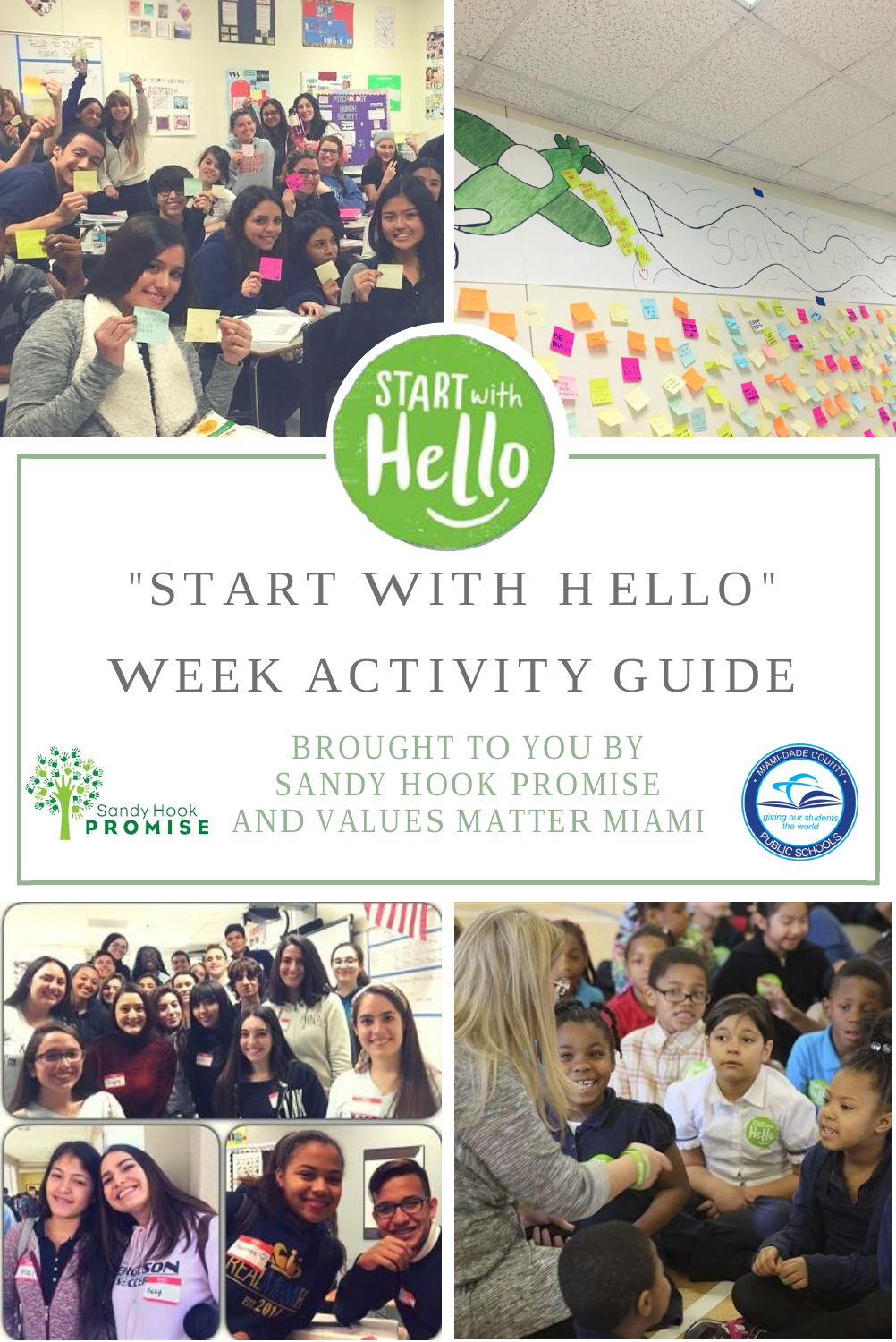

Miami-Dade County Public Schools, in partnership with Sandy Hook Promise, is kicking off a district-wide Start With Hello (SWH) Week to raise awareness and educate students to be a more connected and inclusive community. SWHWeek will support the District's commitment to making students from every background feel welcome and accepted in our schools. With themes and suggested activities for each day of the week, schools are encouraged to create and participate in activities that promote this awareness throughout their schools. Students are also encouraged to spread this message into their communities to increase the reach beyond the schools.

Some tips to get you started:

1. Read through Sandy Hook Promise manuals, resource guides, blog, and website for tips on how your school can best participate and implement a successful week. Links to these resources are found on the last page of this manual.

2. Find and designate a champion(s) among your staffwho can spearhead and plan the week's activitiesin concert with a school club or school leaders.

3. Decide what activities you will participate in, when, where they will take place, and advertise them to the students in a visible place (i.e., posters around the school, flyers, e-mail distribution, socialmedia, website, and school broadcasting program). Let us know of your unique plans so we can highlight your school. Let us know by emailing **[blair.freedman@sandyhookpromise.org.](mailto:blair.freedman@sandyhookpromise.org)**

4. Reach out to Sandy Hook Promise Miami-Dade Program Coordinator, Blair Freedman, at [blair.freedman@sandyhookpromise.org,](mailto:blair.freedman@sandyhookpromise.org) and/or Executive Director of Student Services, Sharon Krantz, at [skrantz@dadeschools.net](mailto:skrantz@dadeschools.net) if you have any questions.

5. Activity templates can be found at [http://osi.dadeschools.net/valuesmatter/.](http://osi.dadeschools.net/valuesmatter/)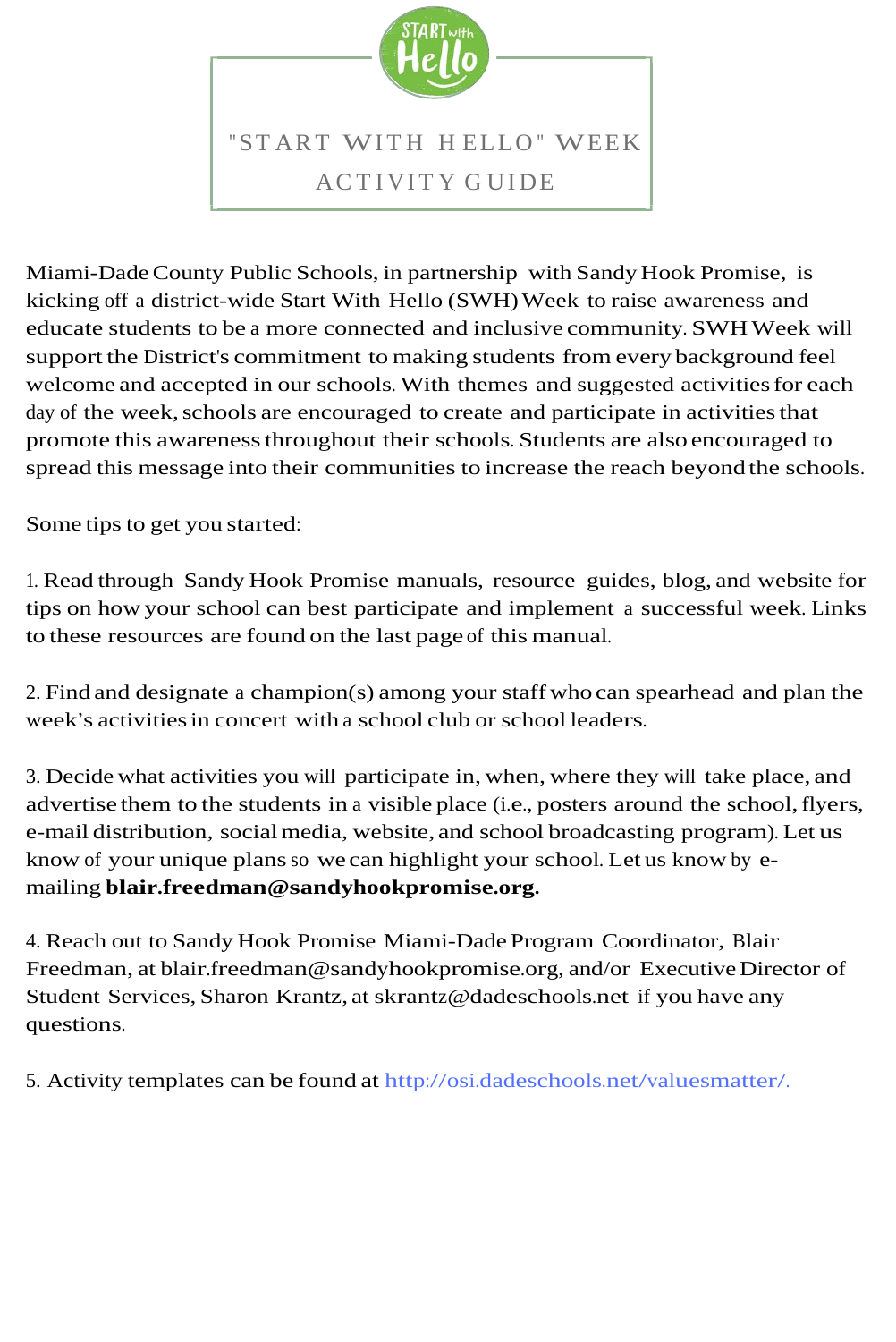

Students and teachers are asked to wear name tags. This event encourages students to say hello to each other and use their names.



#### **WHAT YOU CAN DO:**

-Create and post visual expressions of "Hello" around the school. Don't forget to use a multi-language version.

-Purchase name tags (or use the name tag template) and pens to place in an accessible area where students typically arrive.

-Distribute flyers with the week's activities accessible to students on or before the first day. Flyers can be distributed at the same time as the nametags. Please feel free to create your own or use the template. - Invite youth leaders to arrive to school early to hand out "Hey Day" tags personally to students as they arrive and describe what it means.

- Make a student-led morning announcement about the name tags following their distribution.

- Post icebreakers around the school, in classrooms, in the hall, and in the lunchroom to encourage conversations with someone new. Feel free to use icebreaker template, in the SWH Student Guide, or create your own.

### **TAKE IT TO THE COMMUNITY**

Encourage your school's local partners to host name tag events with staff and clients.







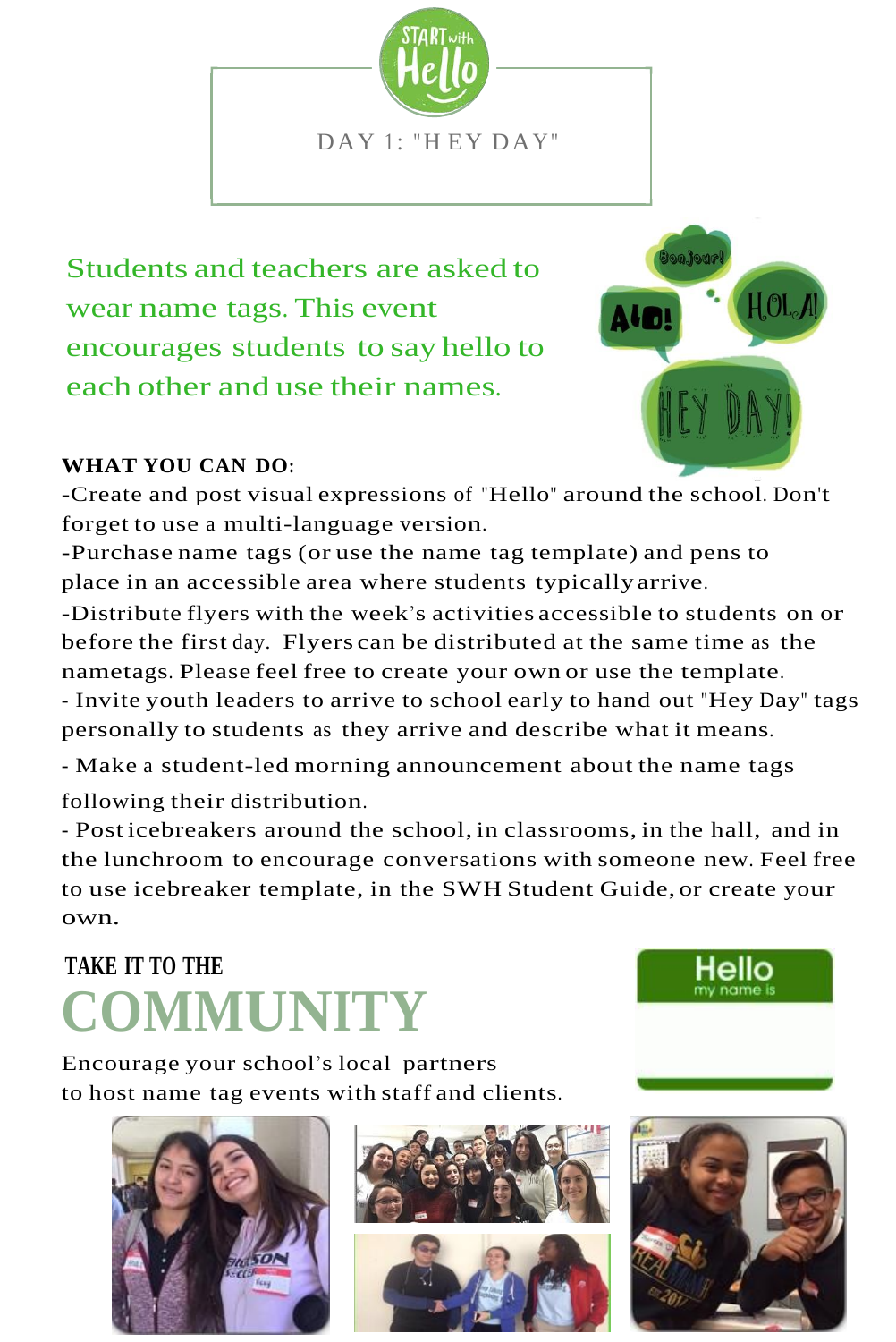

### Inspire kindness and allow those who need some positivity to take it.



- Place "Share Some [Positivity"](http://osi.dadeschools.net/valuesmatter/1617/SWH%20Manual%20Files/Share%20Some%20Positivity.pdf) [handouts](http://osi.dadeschools.net/valuesmatter/1617/SWH%20Manual%20Files/Share%20Some%20Positivity.pdf) around the school. Feelfree to print this sample or create your own [version.](http://osi.dadeschools.net/valuesmatter/1617/SWH%20Manual%20Files/Share%20Some%20Positivity.pdf)

- Organize an ["Intentional](http://osi.dadeschools.net/valuesmatter/1617/SWH%20Manual%20Files/Share%20Some%20Positivity.pdf) Acts of Kindness Day" and [encourage](http://osi.dadeschools.net/valuesmatter/1617/SWH%20Manual%20Files/Share%20Some%20Positivity.pdf) everyone to go out of their way to do [something](http://osi.dadeschools.net/valuesmatter/1617/SWH%20Manual%20Files/Share%20Some%20Positivity.pdf) nice [forsomeone](http://osi.dadeschools.net/valuesmatter/1617/SWH%20Manual%20Files/Share%20Some%20Positivity.pdf) else.



### **TAKE IT TO THE COMMUNITY**

[- Community](http://osi.dadeschools.net/valuesmatter/1617/SWH%20Manual%20Files/Share%20Some%20Positivity.pdf) partners can display the "Share Some Positivity" handouts on posters, billboards, bulletin boards, or [marquees](http://osi.dadeschools.net/valuesmatter/1617/SWH%20Manual%20Files/Share%20Some%20Positivity.pdf)  [around](http://osi.dadeschools.net/valuesmatter/1617/SWH%20Manual%20Files/Share%20Some%20Positivity.pdf) their sites.

- Ask local [businesses,](http://osi.dadeschools.net/valuesmatter/1617/SWH%20Manual%20Files/Share%20Some%20Positivity.pdf) parks, and agencies to create a "positivity corner" or specific place to display kind and inspiring [materials.](http://osi.dadeschools.net/valuesmatter/1617/SWH%20Manual%20Files/Share%20Some%20Positivity.pdf)

#### **WHAT YOU CAN DO:**

-Display large posters around the school where sticky notes with positive quotes/small messages can be added.

- Post on social media telling everyone, "I will #StartWithHello" and share your positive thoughts or action of the day.

-Text someone you know an encouraging and positive message.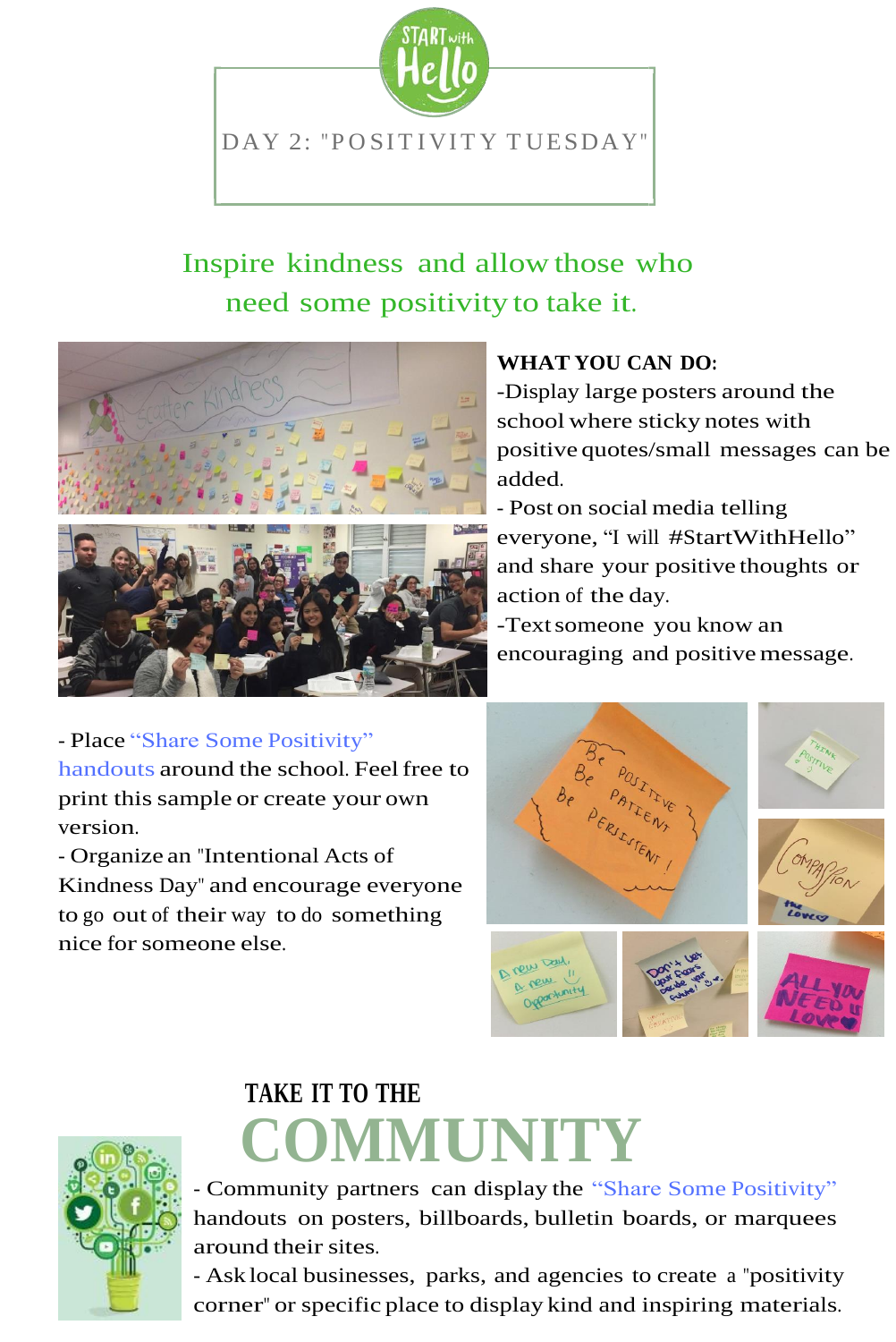

### Green is the color of promise and Sandy Hook Promise. Wear green as a way to show our District's commitment to create an inclusive community.

#### **WHAT YOU CAN DO**:

- Ensure messaging goes out prior to Wednesday encouraging all students and faculty to wear something green (t-shirts, shoes, socks, a pin, whatever is within the dress code).

- Create pins or ribbons and distribute to students, teacher, and staff. -Decorate bulletin boards, classrooms, or special areas with green decor, such as balloons, streamers, or poster boards.

-Take a photo of your green masterpieces and students wearing green.

- Host contests for most spirited student, classroom, club, or grade level. -Use green cups or ribbonsto create a promise message on your school's fence.

- Get creative and post your creations on social media with the hashtag #MiamiStartsWithHello.





### **TAKE IT TO THE COMMUNITY**

- Encourage community partners to wear green, light up and decorate their space with green, and explain the significance of the color.

- Post on socialmedia and encourage followers to support #MiamiStartswithHello by wearing green.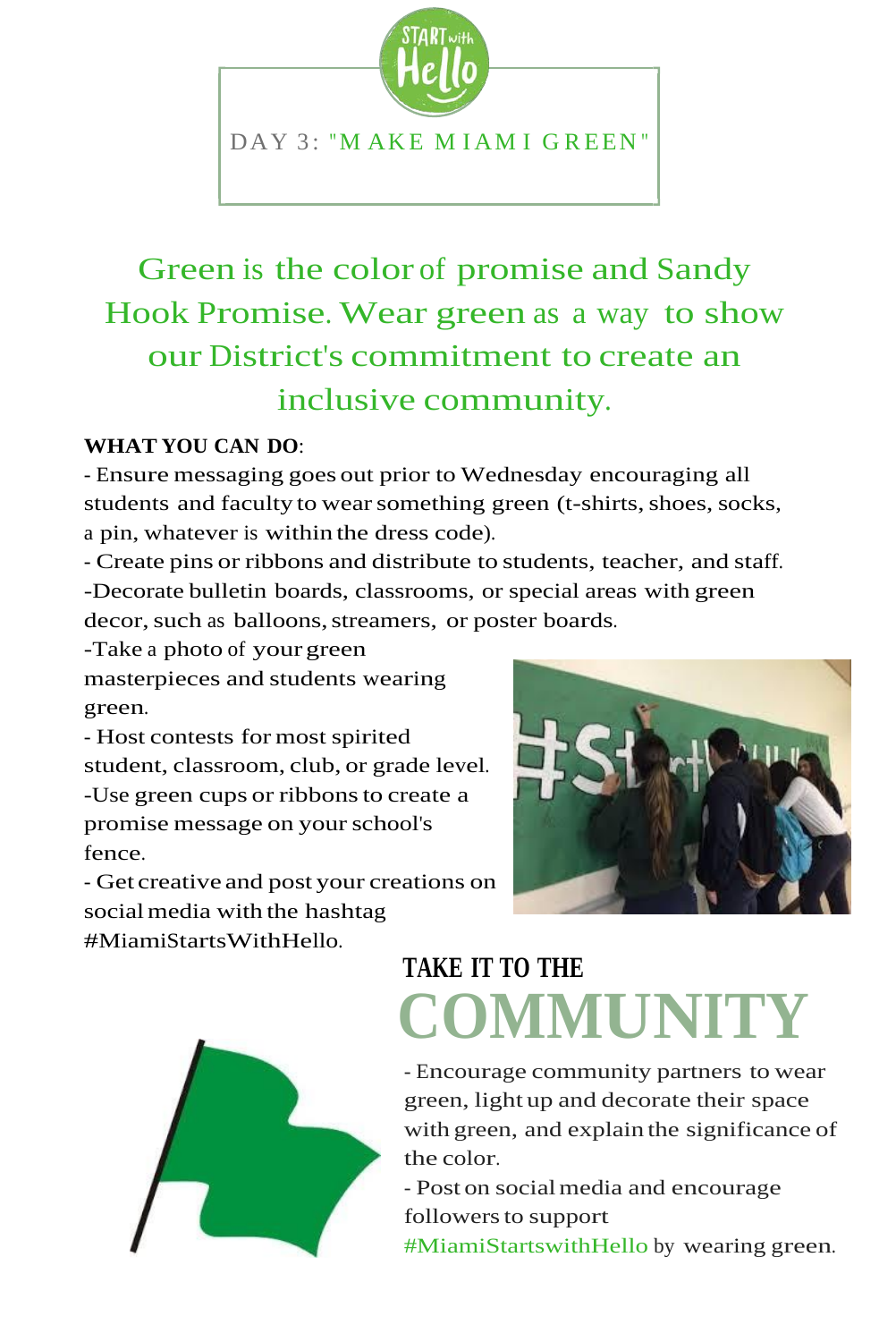

### Encourage students to go outside their circle and meet new people.



#### **[WHAT](http://osi.dadeschools.net/valuesmatter/1617/SWH%20Manual%20Files/This%20or%20That%20Questions.jpg.jpg) YOU CAN DO:**

- Arrange themes [\(birthdaymonths,](http://osi.dadeschools.net/valuesmatter/1617/SWH%20Manual%20Files/This%20or%20That%20Questions.jpg.jpg) colorshirt, etc.) at each lunch table [forstudents](http://osi.dadeschools.net/valuesmatter/1617/SWH%20Manual%20Files/This%20or%20That%20Questions.jpg.jpg) to meet someone new.

- Have prompts with "This or That" [questions at](http://osi.dadeschools.net/valuesmatter/1617/SWH%20Manual%20Files/This%20or%20That%20Questions.jpg.jpg) lunch tables to serve as icebreakers and [conversation](http://osi.dadeschools.net/valuesmatter/1617/SWH%20Manual%20Files/This%20or%20That%20Questions.jpg.jpg) starters. Feelfree to use these "This or That" [questions](http://osi.dadeschools.net/valuesmatter/1617/SWH%20Manual%20Files/This%20or%20That%20Questions.jpg.jpg) or make up your own!

[- Organize](http://osi.dadeschools.net/valuesmatter/1617/SWH%20Manual%20Files/This%20or%20That%20Questions.jpg.jpg) a "Mix Your Clique" day with the help of school leaders.

- Design a [scavenger](http://osi.dadeschools.net/valuesmatter/1617/SWH%20Manual%20Files/This%20or%20That%20Questions.jpg.jpg) hunt with certain people that the students will need to meet, take pictures with, and post on social media. Examples may include: find a [boy wearing](http://osi.dadeschools.net/valuesmatter/1617/SWH%20Manual%20Files/This%20or%20That%20Questions.jpg.jpg) purple sneakers or find a girl wearing pearl earrings. - Post pictures [throughout](http://osi.dadeschools.net/valuesmatter/1617/SWH%20Manual%20Files/This%20or%20That%20Questions.jpg.jpg) the day as you complete each step of the [scavenger](http://osi.dadeschools.net/valuesmatter/1617/SWH%20Manual%20Files/This%20or%20That%20Questions.jpg.jpg) hunt.

## #MiamiStartsWithHello

### **TAKE IT TO THE COMMUNI**

-Community partners are asked to find creative waysto connect with new people outside their familiar circle. -Sit by someone new on public transportation.

-Introduce yourselfto the employees at a local restaurant or store in your area.

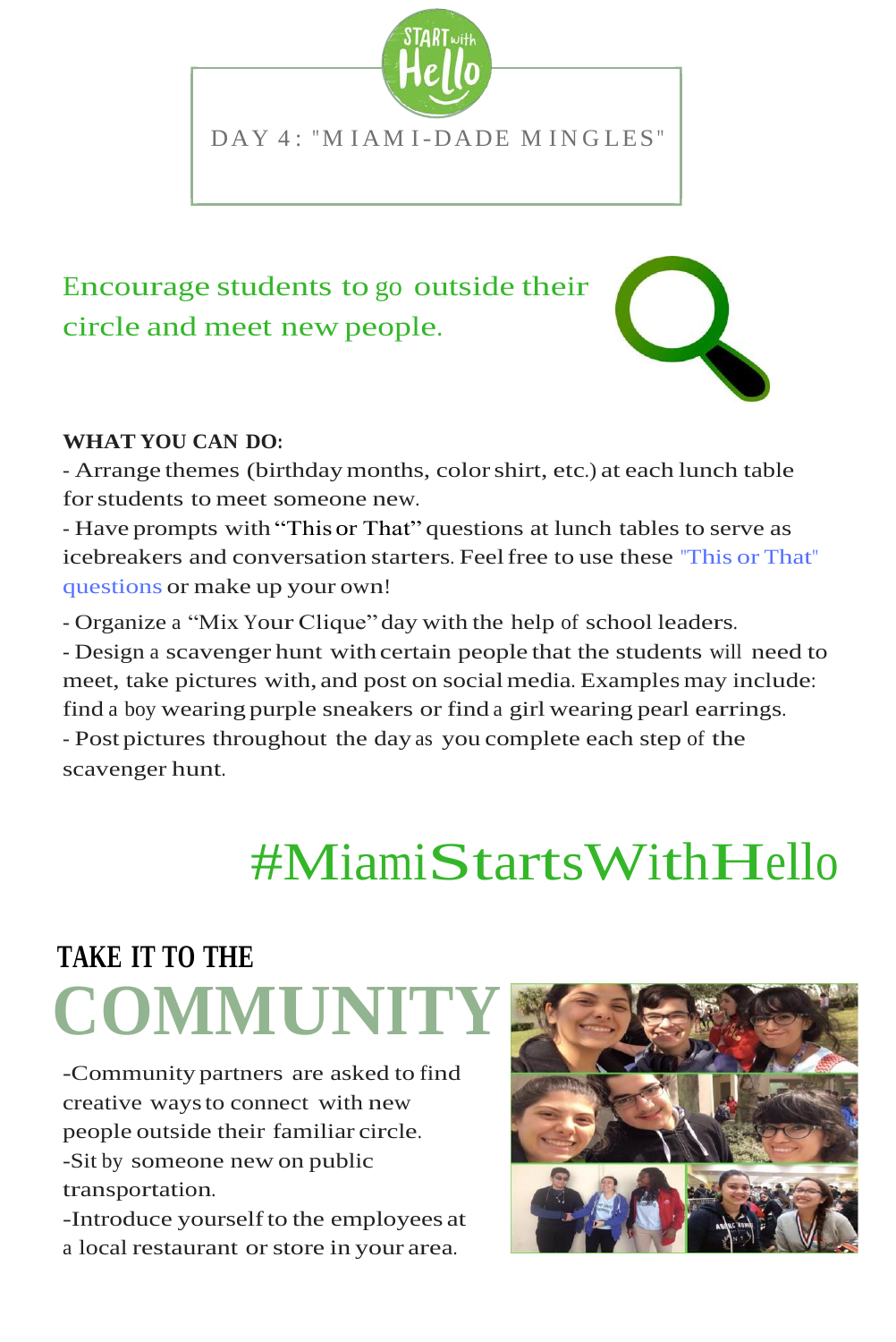

To ensure that our inclusion awareness efforts touch not only the schools, but also our communities,

everyone will have a chance to pledge to always say hello and be kind to one another.



#### **WHAT YOU CAN DO:**

- To help make the message of Start with Hello last beyond the week, add a Start With Hello initiative or charter into an existing club, perhaps one related to mentoring or civic responsibility.

- Recruit or become a Start With Hello adult champion within your school or youth organization and support students in organizing Start With Hello



throughout the year.

- Print out pledge cards for students to write out and display their pledge.

- Use a Selfie DryErase board or create your own to write out your pledge and take picture. - Post pledges on a "Pledge Wall" or "Pledge Banner" in a designated area of the school. E-mail your pledge to yourself, friends, and family to remember your commitment.

### **TAKE IT TO THE**

# **COMMUNITY** - Community partners can find their own unique waysto make this pledge.

- Ask popular student hangouts, such as the local coffee shop, community library, rec center or pizza place to hang Start With Hello posters or display poems, short stories or pictures created by students about Start With Hello.